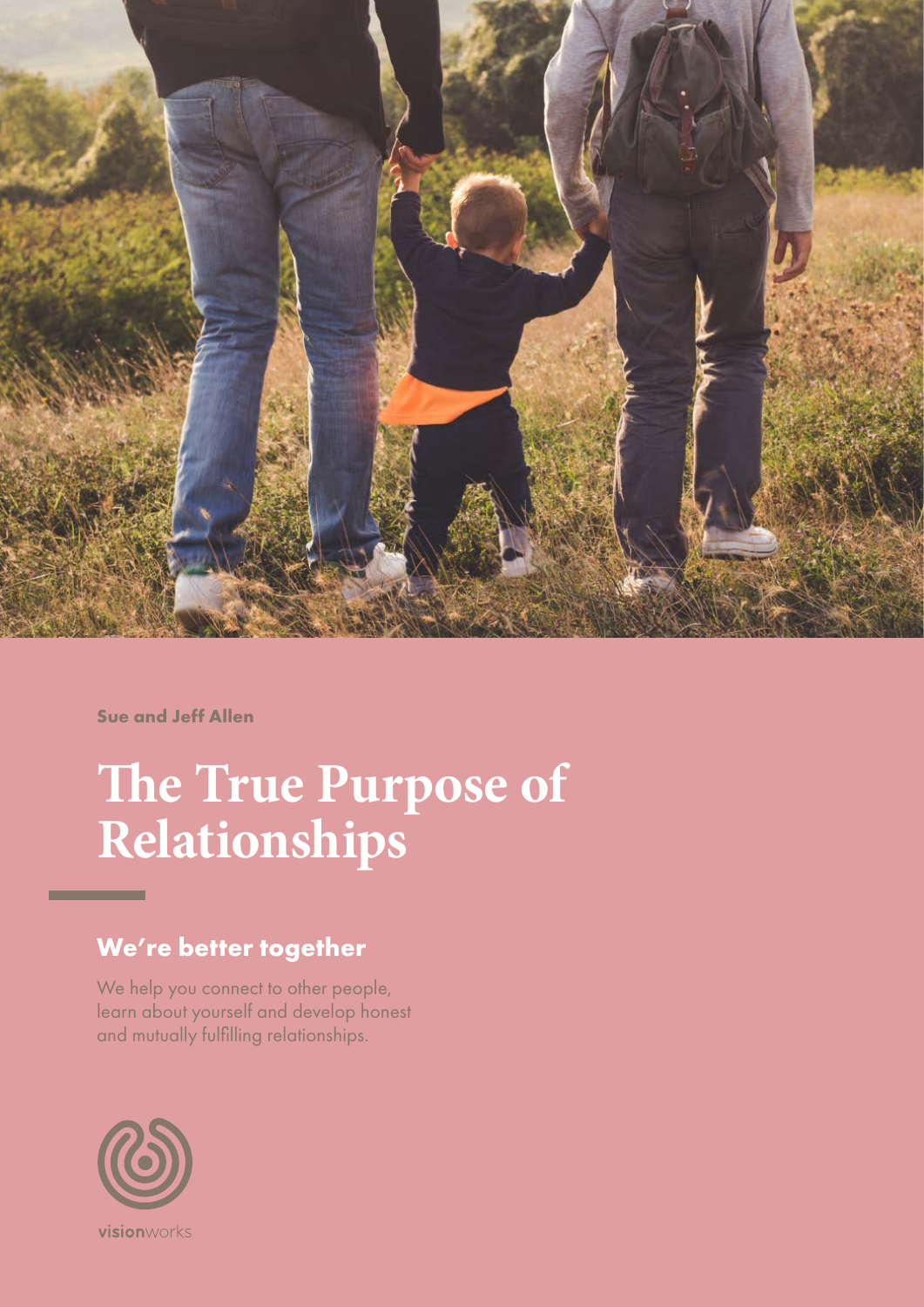# **The True Purpose of Relationships**

Life is a journey and we are here to learn and to grow - we are here to evolve. We believe that one of the best and fastest (though not necessarily the easiest!) ways to do that is through a relationship. We are all drawn to seek happiness with another person, but there isn't a formula for a great relationship and many fail in misery. What then is the central purpose of relationships?

Here in 4 topics are what we believe to be the true purpose of relationships:

# **Purpose #1: Getting Past the Ego**

We build up our ego structure as we grow up from tiny, innocent babies, from being 'nobodies' to becoming 'somebodies' in the world. This ego structure firms up throughout our formative years to become functioning, 'rational' adults – and in the process, that ego structure gets skewed and adapted to compensate for the pain of our unmet childhood needs.

A healthy sense of self is essential for day-to-day functioning; we need to have a good sense of who we are; know where our personal boundaries lie; what we are prepared to do for others and where we 'draw the line.' This is especially true in parenting! Anyone who has brought up young children will tell you that without firm yet fair boundaries, children will keep pushing to find out where the limits are.

The thing about the ego is that it believes in separation. When it gets out of hand – as it often does in situations like cut-throat business dealings – it gets competitive, ruthless and obsessed with its own importance. This is one reason why reality TV can be so entertaining; people enjoy watching egos collide and the drama that ensues.

It is our ego selves who fight our partner to get our needs met, to be in control and therefore not have to feel our painful buried emotions. It is our ego selves who believe in win-lose, rather than win-win in our relationship dramas. It is our ego that is confronted every time we get upset.

We spend much of our adult lives unpicking our skewed ego structure. Born a blank slate, eventually we will die and merge back into the mysterious place from whence we came. Our growth as human beings – especially once we have survived a mid-life crisis – is a process of unravelling, of returning to our 'original goodness', our original innocent state. It is also about understanding the falseness of the skewed ego structure, and meeting and resolving the pain that caused it to form its unique constellation within us in the first place.

Feeling our feelings is not the most popular leisure activity. People spend their whole lives avoiding having anything to do with their emotional selves (something the British are particularly good at).

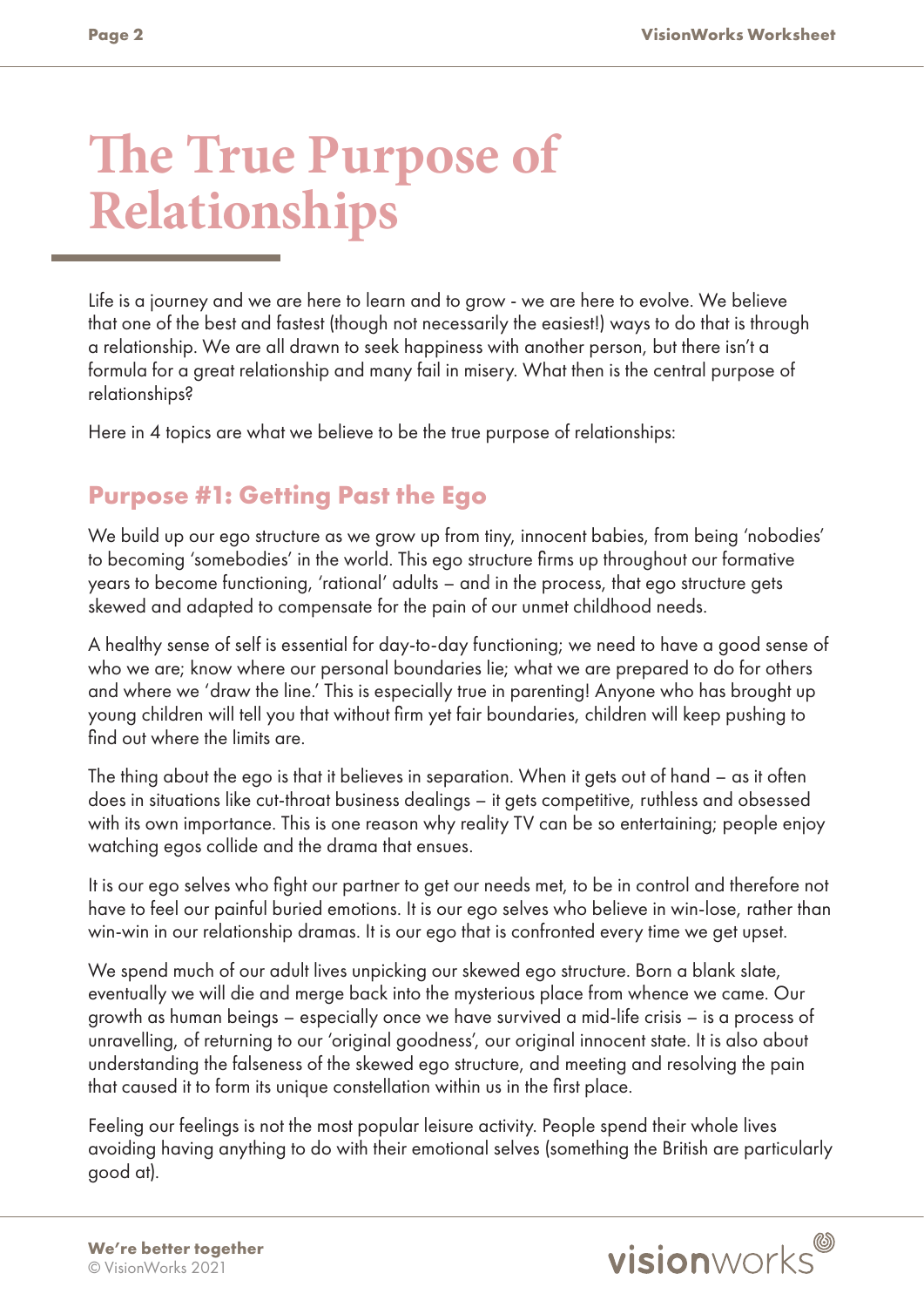We numb out with all manner of addictions, compulsive and obsessive behaviours. blissful experience to hang out here for any length of time. We would, generally, much rather zone out in front of the TV than feel our aching loneliness or address our unexpressed grief. However, once you have the courage to feel whatever comes up, you will, in time, get to experience what we call your original 'shining light', the part of you who is connected to the whole of creation. This is what we call oneness or 'big love'; and it is a blissful experience to hang out there for any length of time.

We fall in love blind to the fact that love will not save us from our pain. Quite the opposite. Love will, eventually, bring up all that pain, in order for it to be healed and resolved. Love will, if we allow it, dissolve the skewed competitive, separate ego self. It is our opinion and experience that true love pushes you out of your unhealthy ego structure, out of separation, and, ultimately, into partnership, oneness and the understanding that we are all but separate expressions of one unified whole.

# **Purpose #2: Reflecting Back Your Unhealed Self**

Our ego minds are complex animals. Our conscious, rational self is the smallest part of who we are. But in this age of science and reason, our subconscious self goes largely overlooked. Much of the academic, scientific world bases itself on the concept of an impartial observer. But is it even possible for anyone to observe anything impartially?

Most of us act as if our conscious world is solid and based on absolute truths. But if ten people witnessed an accident, would they all come up with the same eye-witness report? No, the reports would differ. When siblings and parents recall family events, their accounts can differ wildly too. Who is right? Is anyone right?

We cannot see the world around us as it actually is, we can only see it through the filters of our minds. And we certainly do not see others for who they actually are. An off the cuff remark from our partner that might seem 'insensitive' or hurtful to us, can often sound perfectly reasonable to the next person. Our unique positive and negative reactions to other people give us constant clues about ourselves.

We can never fully see ourselves – we need others to reflect ourselves back to us and your partner is the perfect person to do that. The chemistry between you is about your subconscious selves meeting and clicking. There is no logic or rationale to it; you just feel it, you just know that you want to be with this person.

In fact, if you ever want to know what is buried in your subconscious mind (and therefore automatically driving you on a deeper level) then take a good look at your partner – they will be acting it out perfectly.

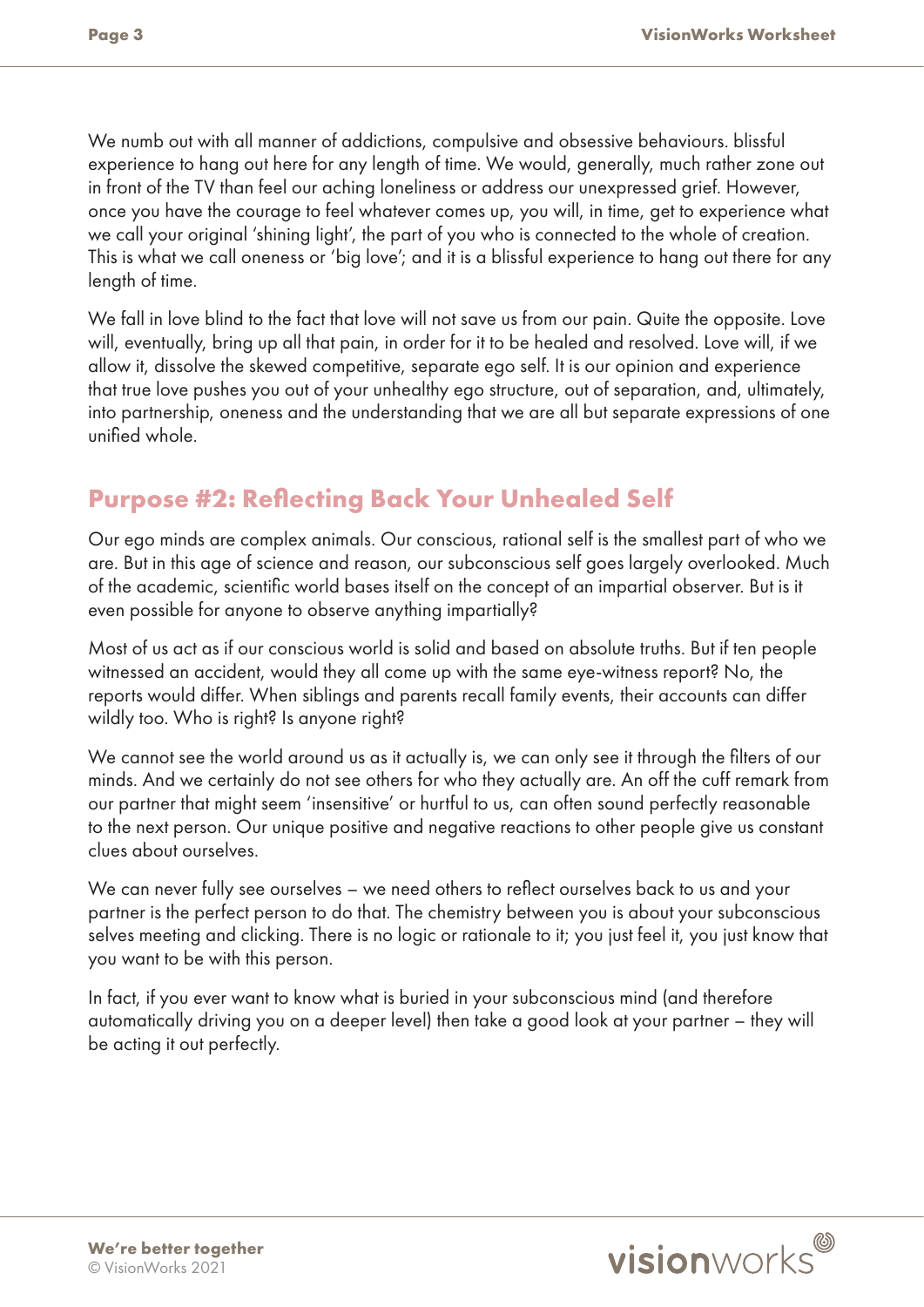#### **Client Story:**

Jennifer was a good-looking woman in her thirties who sat for two days in one of our workshops, saying very little. Eventually she got to speak and her composure went. Breaking down in tears, she recounted how her relationship had recently collapsed. Her partner just walked out and left her.

After listening to the story, we asked her to set her conscious mind aside and answer the following question with the first response that came to her mind: 'Why did she want the relationship to end?' The reaction of other participants in the workshop was shock, for we had obviously not been listening. But Jennifer's face told a different story. It lit up with a huge smile (which often happens when a subconscious aspect is brought to light). She went on to say how she felt this relationship had been holding her back. It dawned on her that on some level she had left the relationship first. Her partner had actually reflected her own doubts perfectly.

The bulk of our actions and behaviours is powered by our subconscious drives, that vast iceberg of complex feelings and emotions that glides around with us throughout our lives, until we are willing to look at it head on. It is hard to accept that as mature, logical beings, often with high-powered jobs, PhDs or other successes under our belts, we are not the rational creatures we thought we were. It is hard to admit that we actually don't know ourselves at all.

The best way to know yourself, as we have said before, is by accepting that your partner is reflecting all those hidden subconscious complexes back to you, in the magic mirror of relationship.

#### **Try this:**

Think of two situations you consciously believe you didn't want to happen in your present relationship, or in your last relationship. Now ask yourself, in relation to each situation, the intuitive question, 'If I were to know, why did I want this situation? What did it allow me to do or say? How did it suit me somehow?'

Trust the first answer that pops into your mind, however unexpected it may seem.

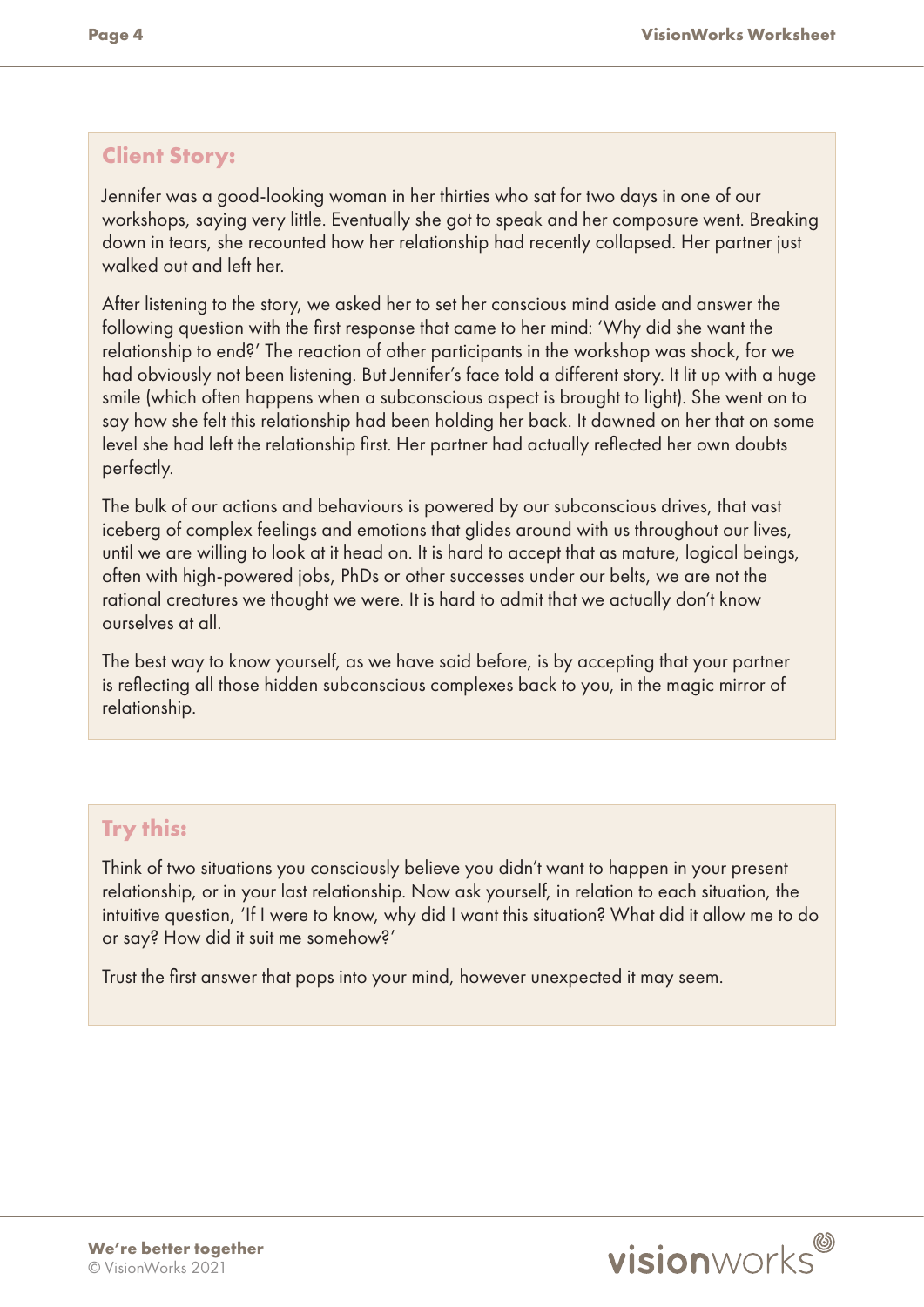### **Purpose #3: Learning to Give and Receive Love**

The Vietnamese Buddhist teacher Thich Nhat Hanh once said:

*'When you plant lettuce, if it does not grow well, you don't blame the lettuce. You look for reasons it is not doing well. It may need fertiliser, or more water, or less sun. You never blame the lettuce. Yet if we have problems with our friends or family, we blame the other person. But if we know how to take care of them, they will grow well, like the lettuce. Blaming has no positive effect at all, nor does trying to persuade using reason and argument. That is my experience. No blame, no reasoning, no argument, just understanding. If you understand, and you show that you understand, you can love, and the situation will change.'*

We treat plants with thoughtful kindness and loving support, why not our partners? Why not our families? No one around us is going to get any better unless we give him or her our love and understanding; the world out there is only going to shift, if we are willing to shift. Only by changing ourselves will we make a difference. That is the power of love; it changes everything – and the place we learn that is in our relationships. If love is what makes the difference, then when you become bored of your partner, when you know their habits, likes, dislikes and sexual preferences, is the answer to change them? If we go down this path, we will hit that bored point sooner and sooner – and our relationships will have shorter and shorter time spans. Over the years we have heard thousands of people complain about their partner's shortcomings. But after some self-examination, they discover the thing they are complaining about is what they are also doing to some degree.

It is essential that we use our partner as our barometer, our own personal reflection of what we are secretly doing. When they are happy and doing well it is because we have been giving and the reverse is also true: If your partner has a problem then you have a problem – and at the core of every problem, there is something we are not giving.

#### **OUR STORY: Learning to Give**

#### **Sue says:**

In our relationship, an area of friction was around handling money, paying bills and keeping records. After we got back together again I felt it was Jeff's turn to take care of our finances. He agreed as he was eager to please me, but within six months we were in all kinds of trouble: the phone was cut off, there were red electricity bills, no cheque stubs had been filled out and we were overdrawn.

Part of me wanted to gloat that he was so irresponsible, but then I realised that I could give this practical help to our relationship. For me it was no big deal. I obviously found it easier than Jeff to manage our finances, so why wouldn't I just do it? As I did so, I saw there were lots of other ways Jeff gave to our relationship and I could appreciate them better. It also changed how we discussed money. Instead of being an area to be avoided, there was more teamwork. Because the truth is Jeff can make (as well as spend) money easily, and since we have combined our talents, there has been much more abundance and success.

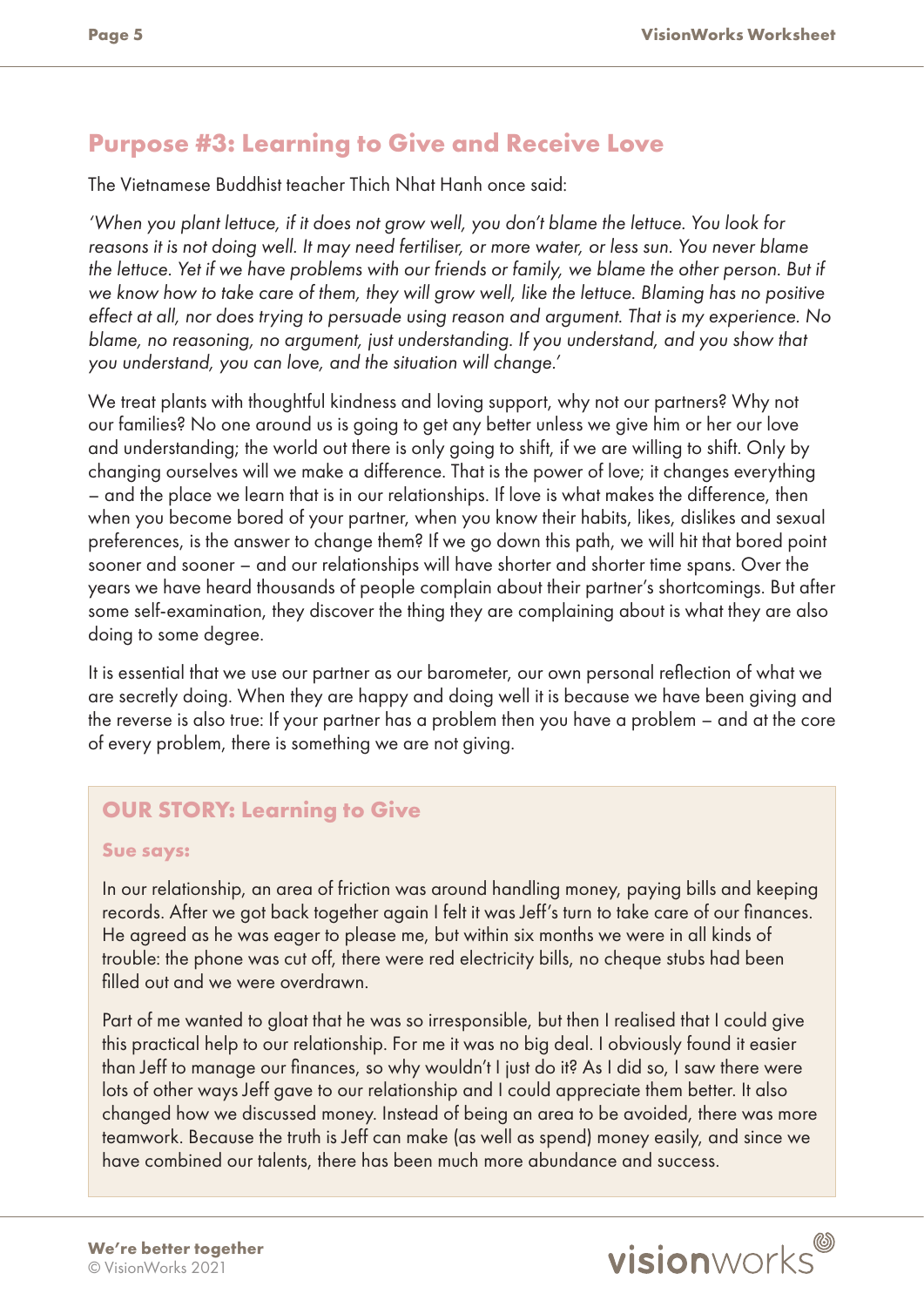As we give truly in our relationship, things will change and move forward. If you believe you are giving and nothing changes then that is sacrifice; giving with an agenda is not true giving.

If you ever notice a 'significant other' around you – especially your life partner – failing in any way, then it means you have stopped giving and started taking from them. Either that or you are competing with them. The answer is to give up our judgments on them and instead extend ourselves to them, reach out to love and support them. As we give what we have in the relationship, they will give back to an equal extent – they will bloom and change before our eyes.

All of us want a great partner and we may spend hours fantasising about one; if only we did then how happy we would be, living the romantic dream life that is the stuff of our great love songs. But if you really want a great partner, then you have to become that great partner. It is a two-way street.

#### **Try this:**

Make a list of everything you want in a partner. Take your time and be thorough; what are all the attributes that would contribute to this being a successful and long-lasting relationship?

Once you have enthusiastically compiled your list, ask yourself, 'Am I those things? Am I willing to become those things so I can be a 100% partner?'

It is through our true, unconditional giving that we learn the next great lesson of life: the art of receiving – because what we give always comes back to us. Learning how to give and receive in equal amounts is the greatest lesson of relationships and partnerships. It sets up a flow in our lives, it moves us forward and creates abundance. The highs become higher and the lows are never quite as low again.